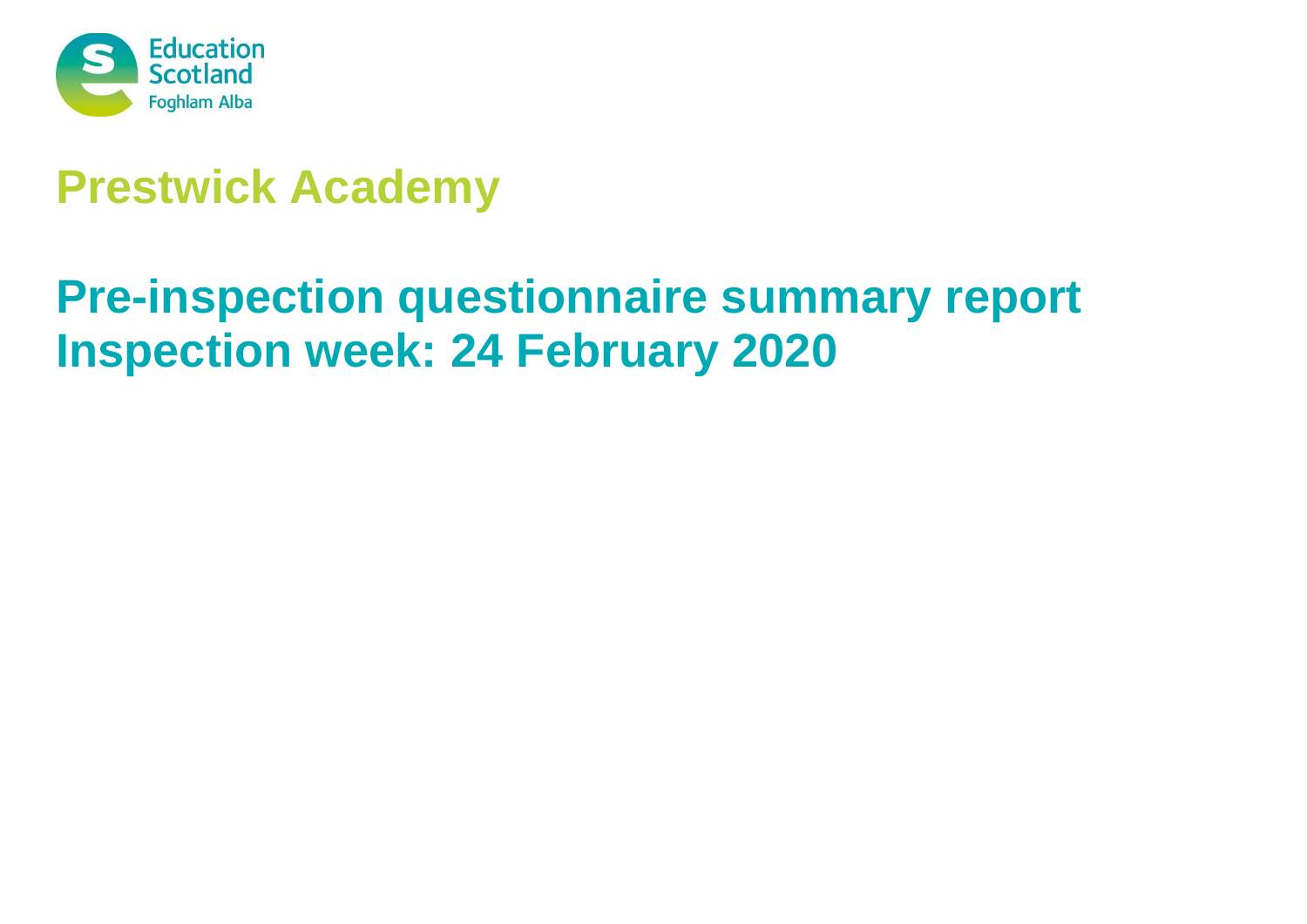# **Questionnaire for young people in secondary stages (02)**

| Q<br>No.        | Question                                                                                                                | <b>Response</b><br>Count | <b>Strongly</b><br>agree % | Agree<br>% | <b>Disagree</b><br>℅ | <b>Strongly</b><br>disagree % | Don't<br>know<br>% | Didn't<br>answer<br>$\frac{9}{6}$ |
|-----------------|-------------------------------------------------------------------------------------------------------------------------|--------------------------|----------------------------|------------|----------------------|-------------------------------|--------------------|-----------------------------------|
| 4               | I feel safe when I am at school.                                                                                        | 923                      | 17.12                      | 68.15      | 6.61                 | 1.63                          | 5.53               | 0.98                              |
| 5               | My school helps me to feel safe.                                                                                        | 923                      | 15.17                      | 65.01      | 9.75                 | 1.73                          | 8.02               | 0.33                              |
| 6               | I have someone in my school I can speak to if I am upset<br>or worried about something.                                 | 923                      | 27.41                      | 57.75      | 6.72                 | 1.73                          | 6.07               | 0.33                              |
| $\overline{7}$  | Staff treat me fairly and with respect.                                                                                 | 923                      | 21.67                      | 64.68      | 7.04                 | 2.71                          | 3.9                | 0.00                              |
| 8               | Other young people treat me fairly and with respect.                                                                    | 923                      | 8.78                       | 64.68      | 15.6                 | 3.47                          | 7.04               | 0.43                              |
| 9               | My school helps me to understand and respect other<br>people.                                                           | 923                      | 21.34                      | 68.04      | 5.53                 | 0.98                          | 4.12               | 0.00                              |
| 10 <sup>°</sup> | My school is helping me to become confident.                                                                            | 923                      | 13.87                      | 55.04      | 16.58                | 3.03                          | 11.05              | 0.43                              |
| 11              | My school teaches me how to lead a healthy lifestyle.                                                                   | 923                      | 16.14                      | 59.37      | 13.98                | 2.93                          | 7.04               | 0.54                              |
| 12 <sup>°</sup> | There are lots of chances at my school for me to get<br>regular exercise.                                               | 923                      | 27.09                      | 59.8       | 7.37                 | 1.52                          | 3.36               | 0.87                              |
| 13              | My school offers me the opportunity to take part in<br>activities in school beyond the classroom and timetabled<br>day. | 923                      | 29.69                      | 59.05      | 6.28                 | 0.54                          | 4.01               | 0.43                              |
| 14              | I have the opportunity to discuss my achievements<br>outwith school with an adult in school who knows me<br>well.       | 923                      | 17.98                      | 51.46      | 14.63                | 3.68                          | 11.81              | 0.43                              |
| 15              | My school listens to my views.                                                                                          | 923                      | 8.45                       | 57.42      | 16.14                | 3.25                          | 13.76              | 0.98                              |
| 16              | My school takes my views into account.                                                                                  | 923                      | 8.34                       | 50.38      | 18.2                 | 4.01                          | 18.31              | 0.76                              |
| 17              | My homework helps me to understand and improve my<br>work in school.                                                    | 923                      | 17.55                      | 51.03      | 15.82                | 8.02                          | 6.93               | 0.65                              |
| 18              | I was given good advice to make choices about taking<br>the subjects that are right for me.                             | 923                      | 17.55                      | 52.65      | 10.94                | 3.47                          | 14.63              | 0.76                              |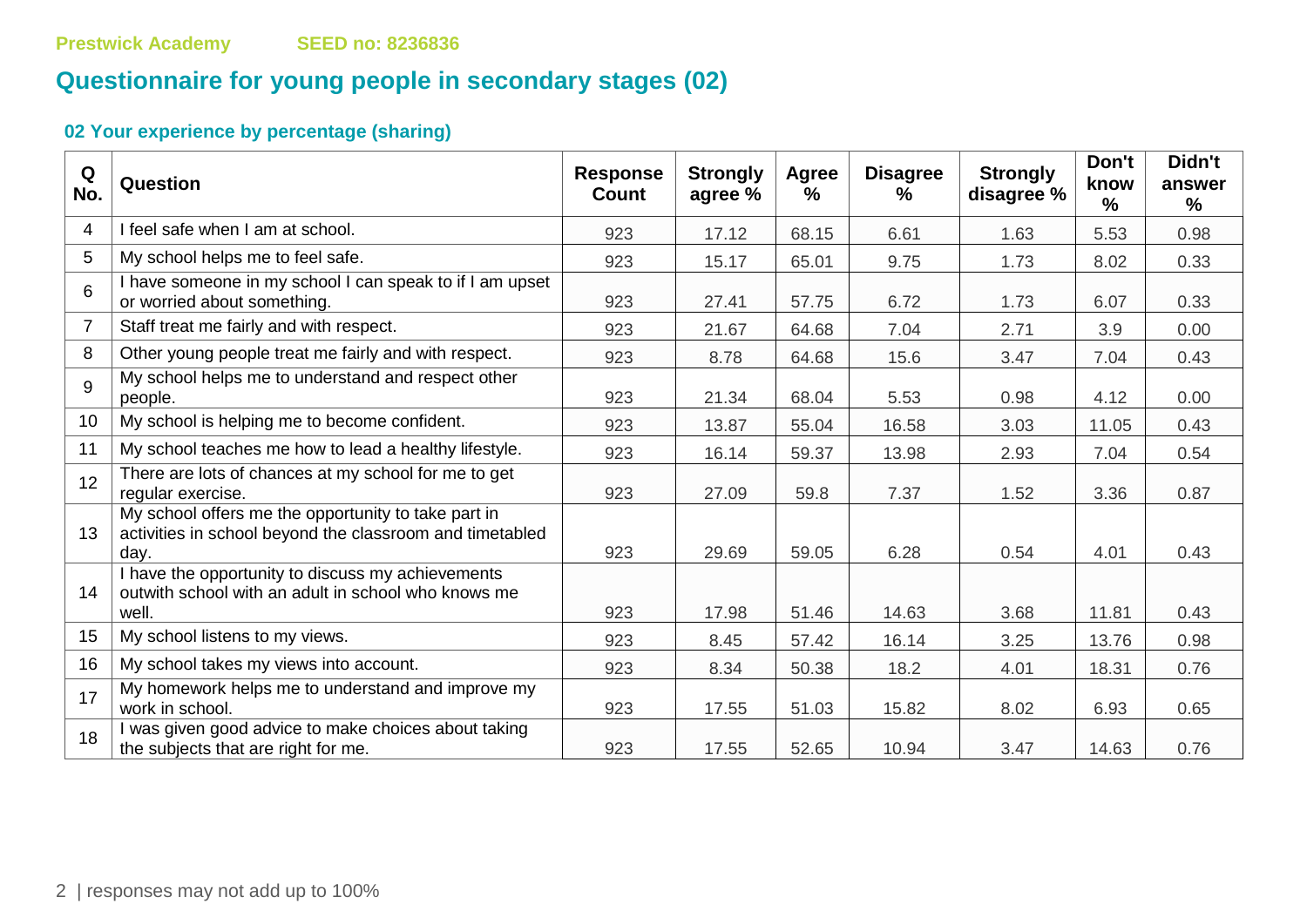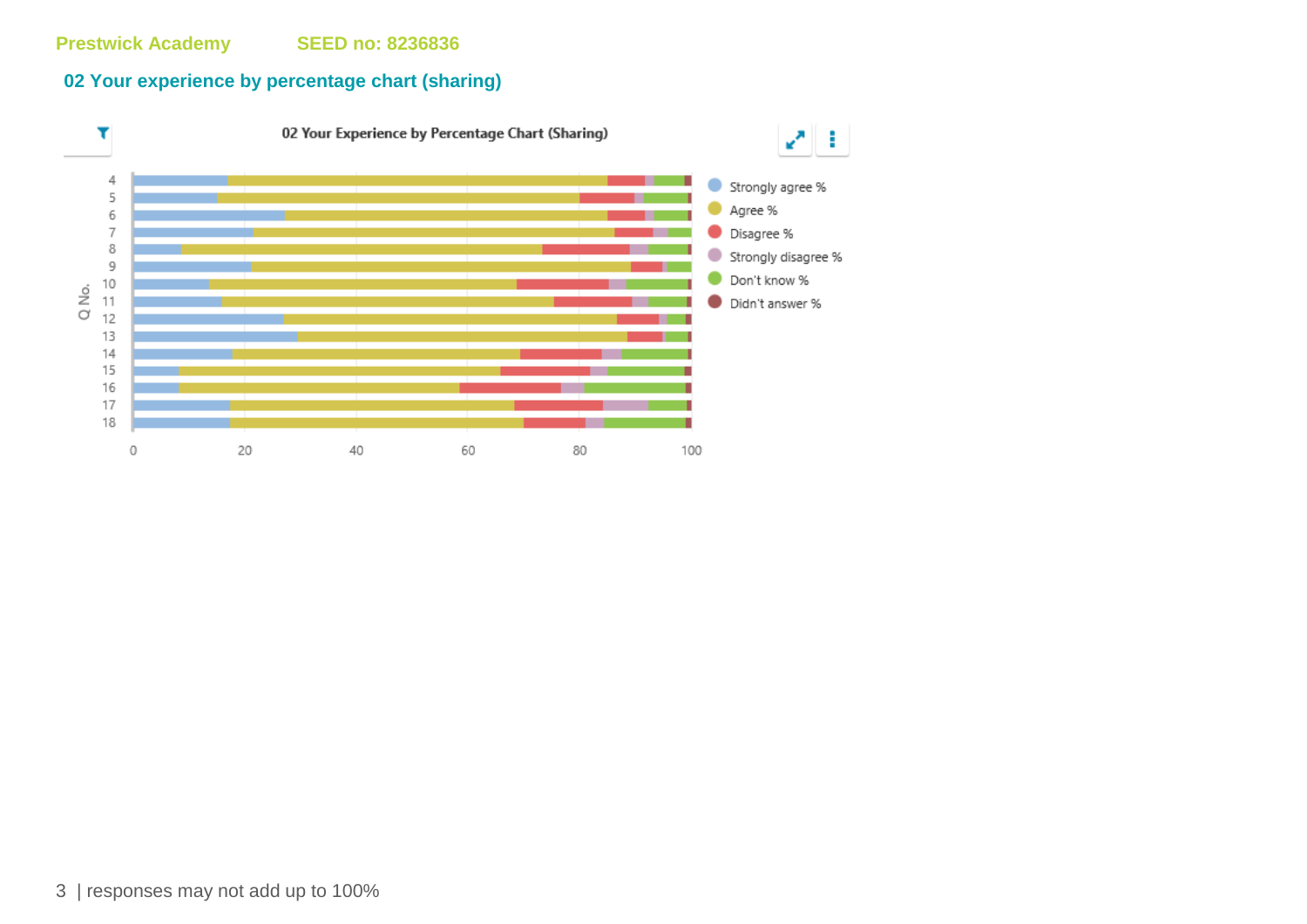| Q<br>No. | <b>Question</b>                                     | <b>Response</b><br>Count | All of the<br>time % | Some of the<br>time % | Not very<br>often % | Don't<br>know % | Didn't<br>answer % |
|----------|-----------------------------------------------------|--------------------------|----------------------|-----------------------|---------------------|-----------------|--------------------|
| 19       | Staff help young people to be responsible for their |                          |                      |                       |                     |                 |                    |
|          | own behaviour.                                      | 923                      | 27.3                 | 55.36                 | 10.73               | 5.96            | 0.65               |
| 20       | I feel comfortable approaching staff with questions |                          |                      |                       |                     |                 |                    |
|          | or suggestions.                                     | 923                      | 24.7                 | 54.17                 | 17.23               | 2.93            | 0.98               |
| 21       | I am given the opportunity to influence what and    |                          |                      |                       |                     |                 |                    |
|          | how I learn.                                        | 923                      | 21.13                | 53.3                  | 17.55               | 7.15            | 0.87               |
| 22       | I enjoy learning at school.                         | 923                      | 14.08                | 63.38                 | 20.48               | 1.63            | 0.43               |
| 23       | I feel that my work in school is hard enough.       | 923                      | 42.8                 | 50.27                 | 4.01                | 1.95            | 0.98               |
| 24       | I know who to ask to get help if I find my work too |                          |                      |                       |                     |                 |                    |
|          | hard.                                               | 923                      | 53.85                | 36.51                 | 6.07                | 2.93            | 0.65               |
| 25       | Staff help me to understand how I am progressing    |                          |                      |                       |                     |                 |                    |
|          | in my school work.                                  | 923                      | 37.16                | 51.79                 | 8.56                | 1.95            | 0.54               |
| 26       | The feedback I receive on my work helps me to       |                          |                      |                       |                     |                 |                    |
|          | improve my learning.                                | 923                      | 36.84                | 49.95                 | 9.86                | 2.82            | 0.54               |
| 27       | I am encouraged by staff to do the best I can.      | 923                      | 48.54                | 41.82                 | 6.61                | 2.28            | 0.76               |
| 28       | I am happy with the quality of teaching in my       |                          |                      |                       |                     |                 |                    |
|          | school.                                             | 923                      | 33.48                | 54.39                 | 7.48                | 3.9             | 0.76               |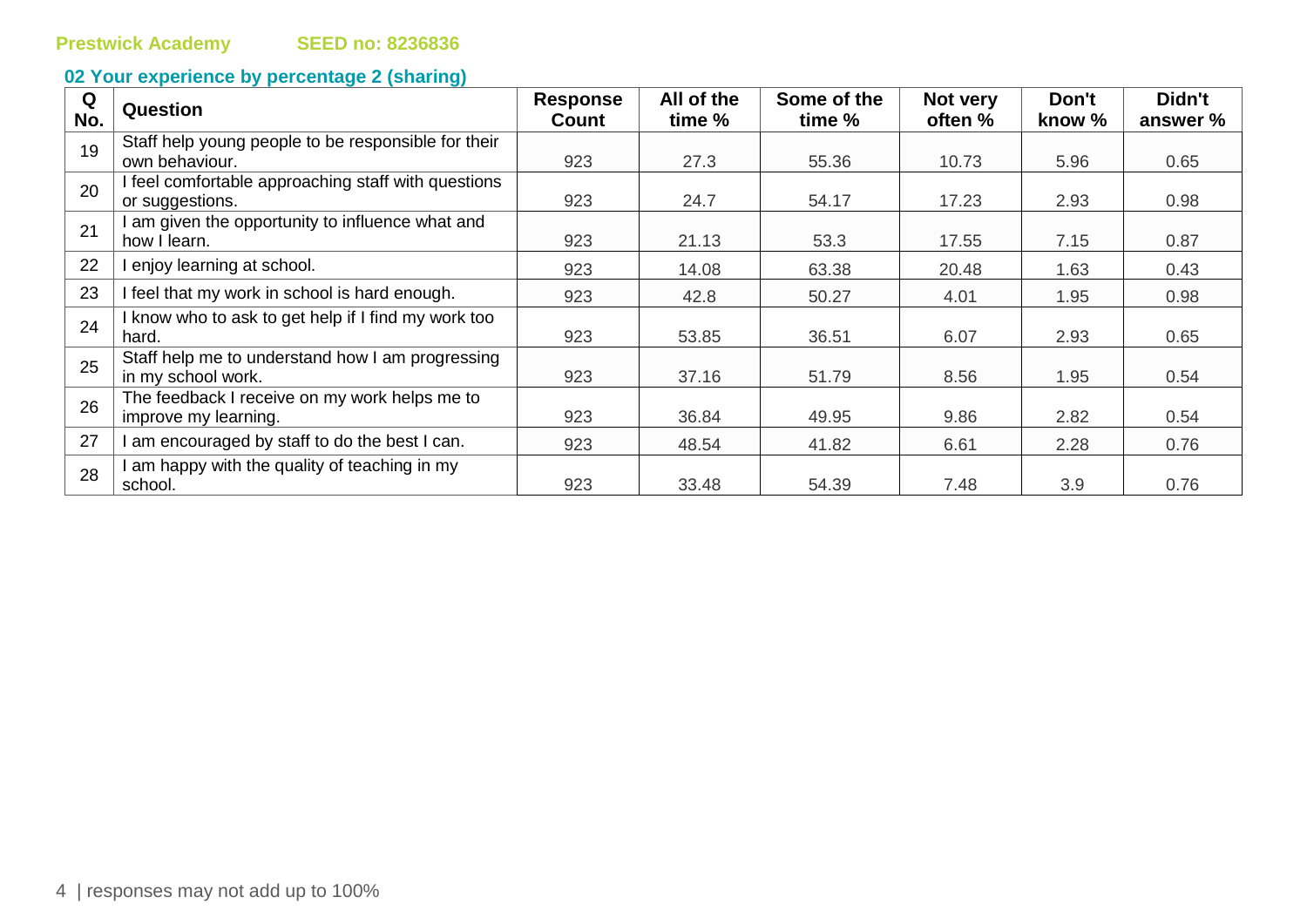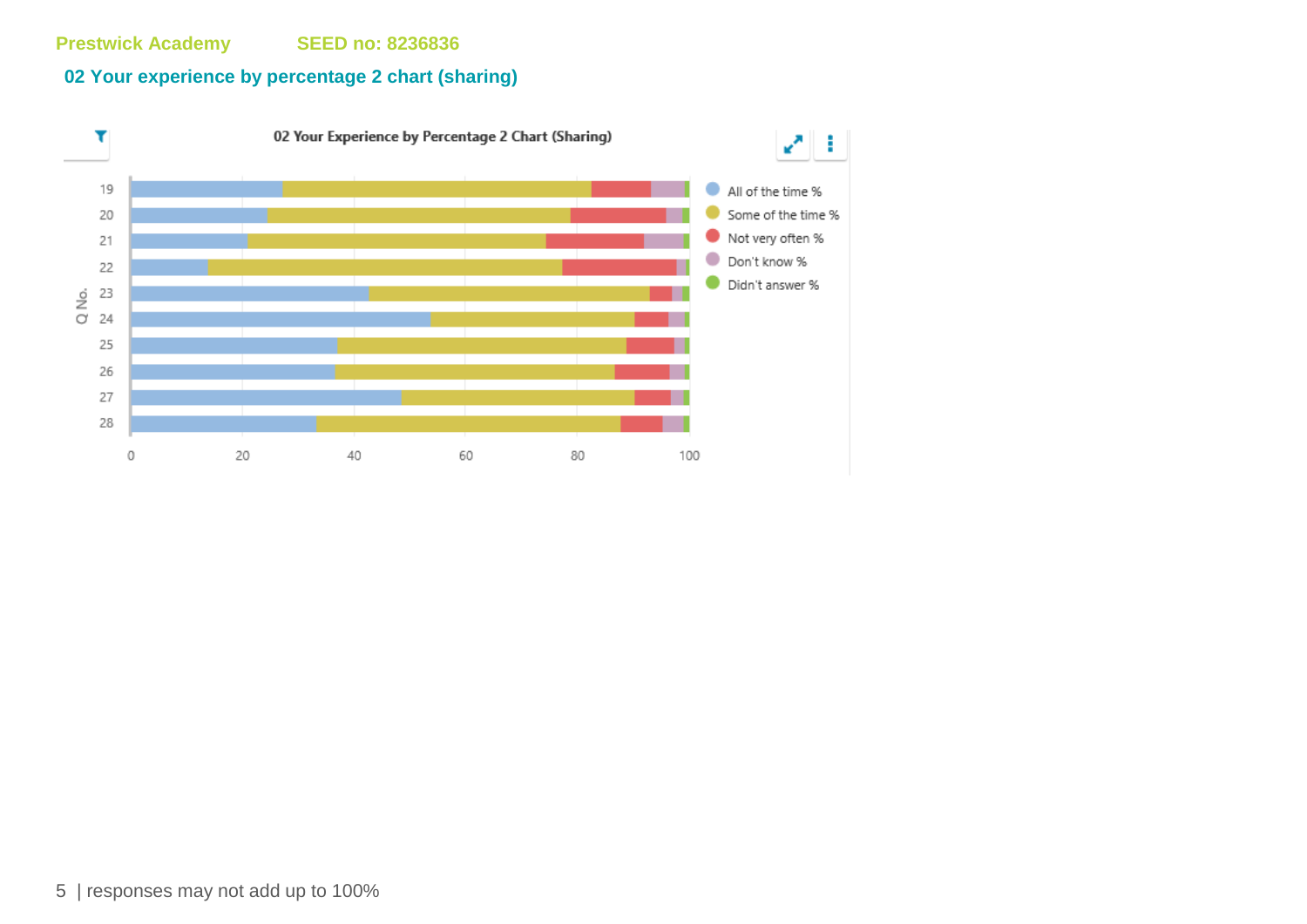#### **02 Your experience by percentage (sharing) bullying**

| No. | <b>Question</b>                         | <b>Response</b><br><b>Count</b> | Strongly   Agree '<br>agree % | $\frac{1}{2}$ | <b>Disagree</b> | <b>Strongly</b><br>disagree<br>$\frac{1}{2}$ | <b>Never</b><br>experienced<br>$\%$ | Didn't<br>answer<br>$\frac{6}{6}$ |
|-----|-----------------------------------------|---------------------------------|-------------------------------|---------------|-----------------|----------------------------------------------|-------------------------------------|-----------------------------------|
| 29  | My school deals well with any bullying. | 923                             | 7 27<br>ن. ا                  | 25.79         | 13.11           | 6.28                                         | 47.35                               | ∪. ı                              |

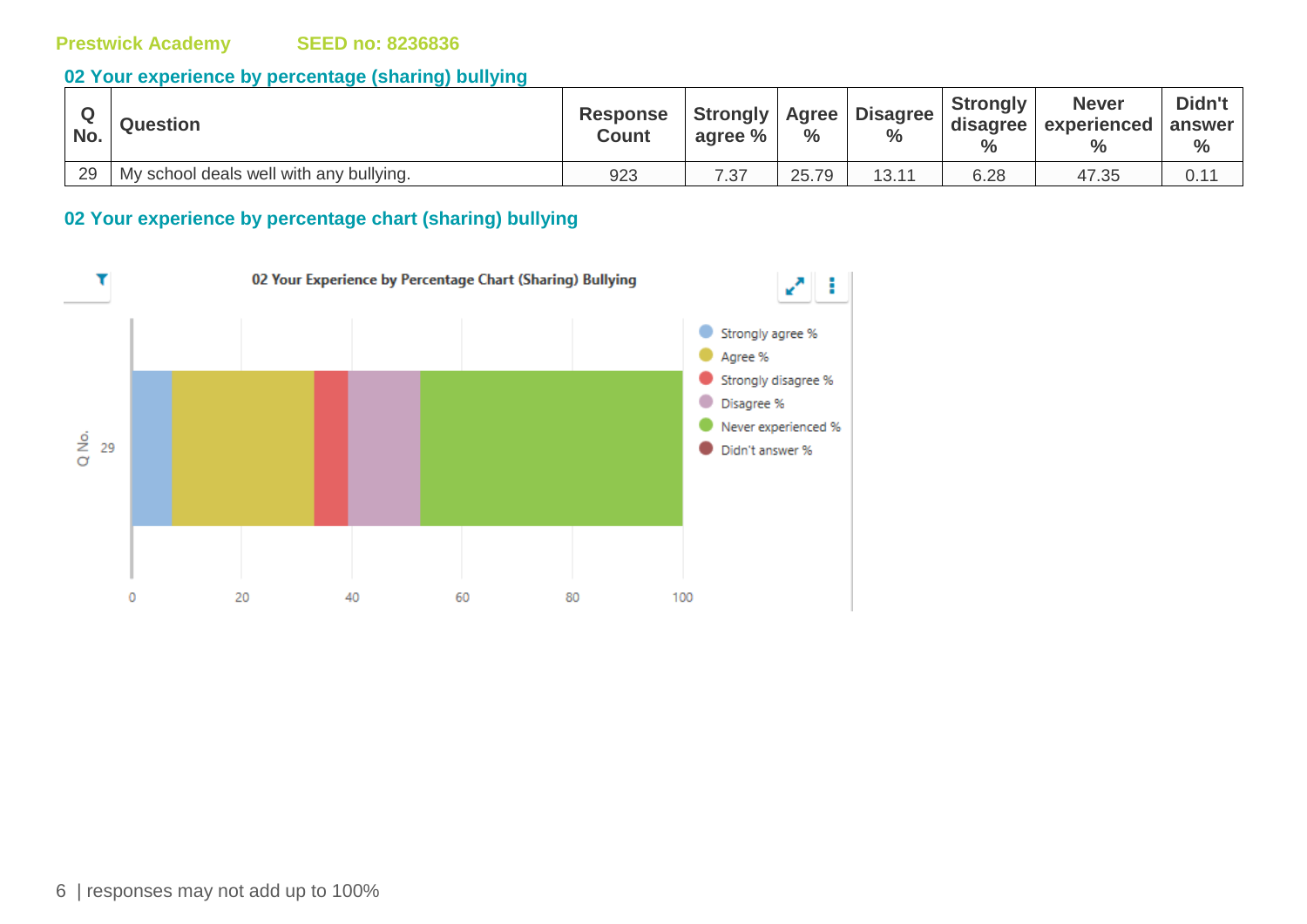#### **02 Your experience by percentage (sharing) moved**

| Q<br>No. | <b>Question</b>                        | <b>Response</b><br>Count | <b>Strongly</b><br>agree % | Agree % | <b>Disagree</b><br>% | <b>Strongly</b><br>disagree % | Haven't<br>moved % | Didn't<br>answer % $\parallel$ |
|----------|----------------------------------------|--------------------------|----------------------------|---------|----------------------|-------------------------------|--------------------|--------------------------------|
| 30       | was well supported if I moved to a new |                          |                            |         |                      |                               |                    |                                |
|          | school within the last year.           | 923                      | 4.32<br>ن 4.3              | 8.56    | 0.43                 | 0.43                          | 86.13              |                                |

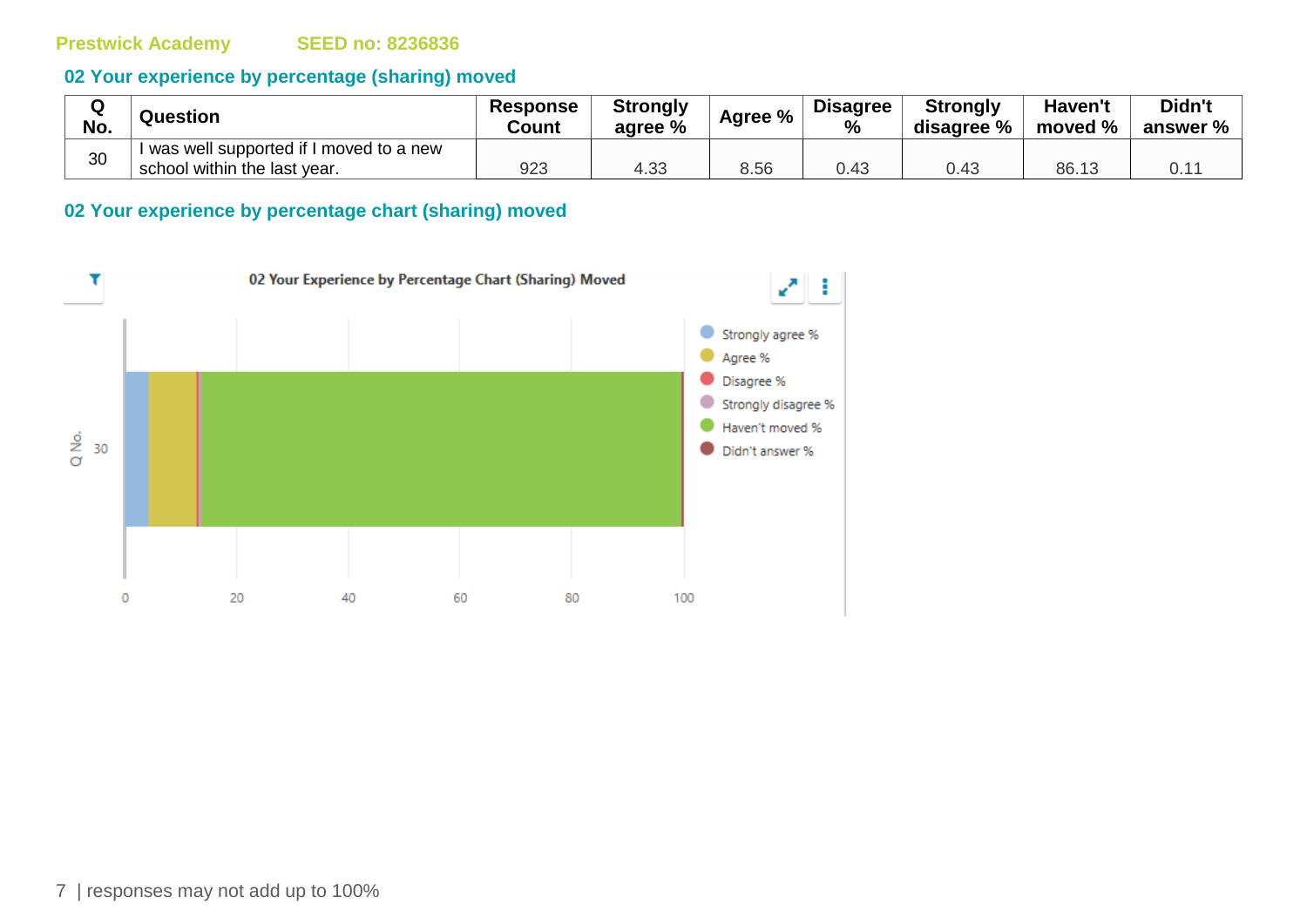# **Questionnaire for parents/carers of children in secondary stages (05)**

| Q<br>No.       | Question                                                                                                                                       | <b>Response</b><br><b>Count</b> | <b>Strongly</b><br>agree % | <b>Agree</b><br>$\frac{9}{6}$ | <b>Disagree</b><br>$\frac{9}{6}$ | <b>Strongly</b><br>disagree<br>℅ | Don't<br>know<br>$\frac{9}{6}$ | Didn't<br>answer<br>$\frac{0}{0}$ |
|----------------|------------------------------------------------------------------------------------------------------------------------------------------------|---------------------------------|----------------------------|-------------------------------|----------------------------------|----------------------------------|--------------------------------|-----------------------------------|
| 4              | My child likes being at this school.                                                                                                           | 135                             | 20.74                      | 62.96                         | 11.11                            | 4.44                             | 0.74                           | 0.00                              |
| 5              | Staff treat my child fairly and with respect.                                                                                                  | 135                             | 26.67                      | 68.15                         | 2.96                             | 1.48                             | 0.74                           | 0.00                              |
| 6              | I feel that my child is safe at the school.                                                                                                    | 135                             | 22.22                      | 63.7                          | 7.41                             | 4.44                             | 1.48                           | 0.74                              |
| $\overline{7}$ | The school helps my child to feel confident.                                                                                                   | 135                             | 21.48                      | 59.26                         | 11.85                            | 2.22                             | 3.7                            | 1.48                              |
| 8              | I feel staff really know my child as an individual.                                                                                            | 135                             | 19.26                      | 54.07                         | 16.3                             | 2.22                             | 8.15                           | 0.00                              |
| 9              | My child finds their learning activities hard enough.                                                                                          | 135                             | 22.22                      | 62.22                         | 11.11                            | 1.48                             | 2.22                           | 0.74                              |
| 10             | My child receives the help he/she needs to do well.                                                                                            | 135                             | 17.04                      | 57.04                         | 17.04                            | 5.19                             | 3.7                            | 0.00                              |
| 11             | My child is encouraged by the school to be healthy and take<br>regular exercise.                                                               | 135                             | 22.22                      | 51.85                         | 11.11                            | 1.48                             | 10.37                          | 2.96                              |
| 12             | The school supports my child's emotional wellbeing.                                                                                            | 135                             | 17.04                      | 51.85                         | 13.33                            | 5.93                             | 9.63                           | 2.22                              |
| 13             | My child is making good progress at the school.                                                                                                | 135                             | 25.19                      | 55.56                         | 10.37                            | 2.96                             | 2.96                           | 2.96                              |
| 14             | My child was well supported to make choices about taking the<br>subjects that are right for them.                                              | 135                             | 17.78                      | 42.96                         | 11.85                            | 5.93                             | 19.26                          | 2.22                              |
| 15             | I receive helpful, regular feedback about how my child is<br>learning and developing e.g. informal feedback, reports and<br>learning profiles. | 135                             | 12.59                      | 55.56                         | 23.7                             | 5.93                             | 1.48                           | 0.74                              |
| 16             | The information I receive about how my child is doing reaches<br>me at the right time.                                                         | 135                             | 13.33                      | 49.63                         | 28.15                            | 3.7                              | 5.19                           | 0.00                              |
| 17             | I understand how my child's progress is assessed.                                                                                              | 135                             | 14.07                      | 57.78                         | 18.52                            | 4.44                             | 5.19                           | 0.00                              |
| 18             | The school gives me advice on how to support my child's<br>learning at home.                                                                   | 135                             | 6.67                       | 58.52                         | 26.67                            | 4.44                             | 3.7                            | 0.00                              |
| 19             | The school organises activities where my child and I can learn<br>together.                                                                    | 135                             | 1.48                       | 33.33                         | 38.52                            | 7.41                             | 19.26                          | 0.00                              |
| 20             | The school takes my views into account when making changes.                                                                                    | 135                             | 7.41                       | 37.78                         | 14.07                            | 5.93                             | 32.59                          | 2.22                              |
| 21             | I feel comfortable approaching the school with questions,<br>suggestions and/or a problem.                                                     | 135                             | 31.11                      | 47.41                         | 9.63                             | 3.7                              | 6.67                           | 1.48                              |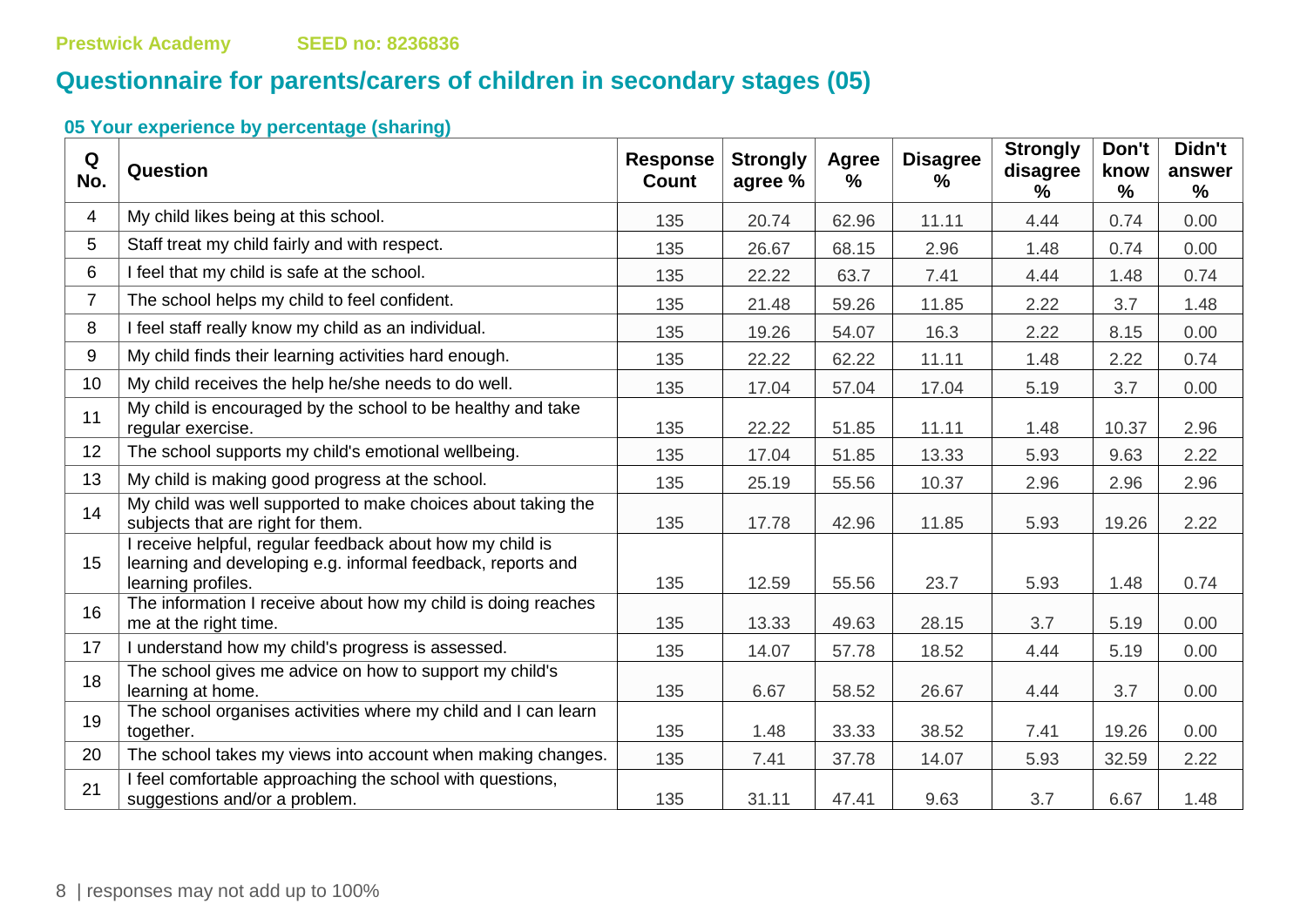# **Prestwick Academy**

|  | <b>SEED no: 8236836</b> |
|--|-------------------------|
|  |                         |

| Q<br>No. | <b>Question (cont.)</b>                                      | <b>Response</b><br>Count | <b>Strongly</b><br>agree % | <b>Agree</b><br>% | <b>Disagree</b><br>$\%$ | <b>Strongly</b><br>disagree<br>% | Don't<br>know<br>% | Didn't<br>answer<br>% |
|----------|--------------------------------------------------------------|--------------------------|----------------------------|-------------------|-------------------------|----------------------------------|--------------------|-----------------------|
| 22       | feel encouraged to be involved in the work of the Parent     |                          |                            |                   |                         |                                  |                    |                       |
|          | Council and/or parent association.                           | 135                      | 14.07                      | 42.96             | 17.78                   | 2.96                             | 21.48              | 0.74                  |
| 23       | am kept informed about the work of the Parent Council and/or |                          |                            |                   |                         |                                  |                    |                       |
|          | parent association.                                          | 135                      | 14.81                      | 40                | 22.96                   | 5.93                             | 15.56              | 0.74                  |
| 24       | am satisfied with the quality of teaching in the school.     | 135                      | 14.07                      | 59.26             | 12.59                   | 5.19                             | 7.41               | 1.48                  |
| 25       | The school is well led and managed.                          | 135                      | 17.04                      | 57.78             | 7.41                    | 5.19                             | 11.85              | 0.74                  |
|          | The school encourages young people to treat others with      |                          |                            |                   |                         |                                  |                    |                       |
| 26       | respect.                                                     | 135                      | 21.48                      | 53.33             | 7.41                    | 8.15                             | 8.15               | 1.48                  |
| 27       | would recommend the school to other parents.                 | 135                      | 18.52                      | 51.11             | 9.63                    | 5.19                             | 12.59              | 2.96                  |
| 28       | Overall, I am satisfied with the school.                     | 135                      | 19.26                      | 60                | 8.15                    | 5.19                             | 4.44               | 2.96                  |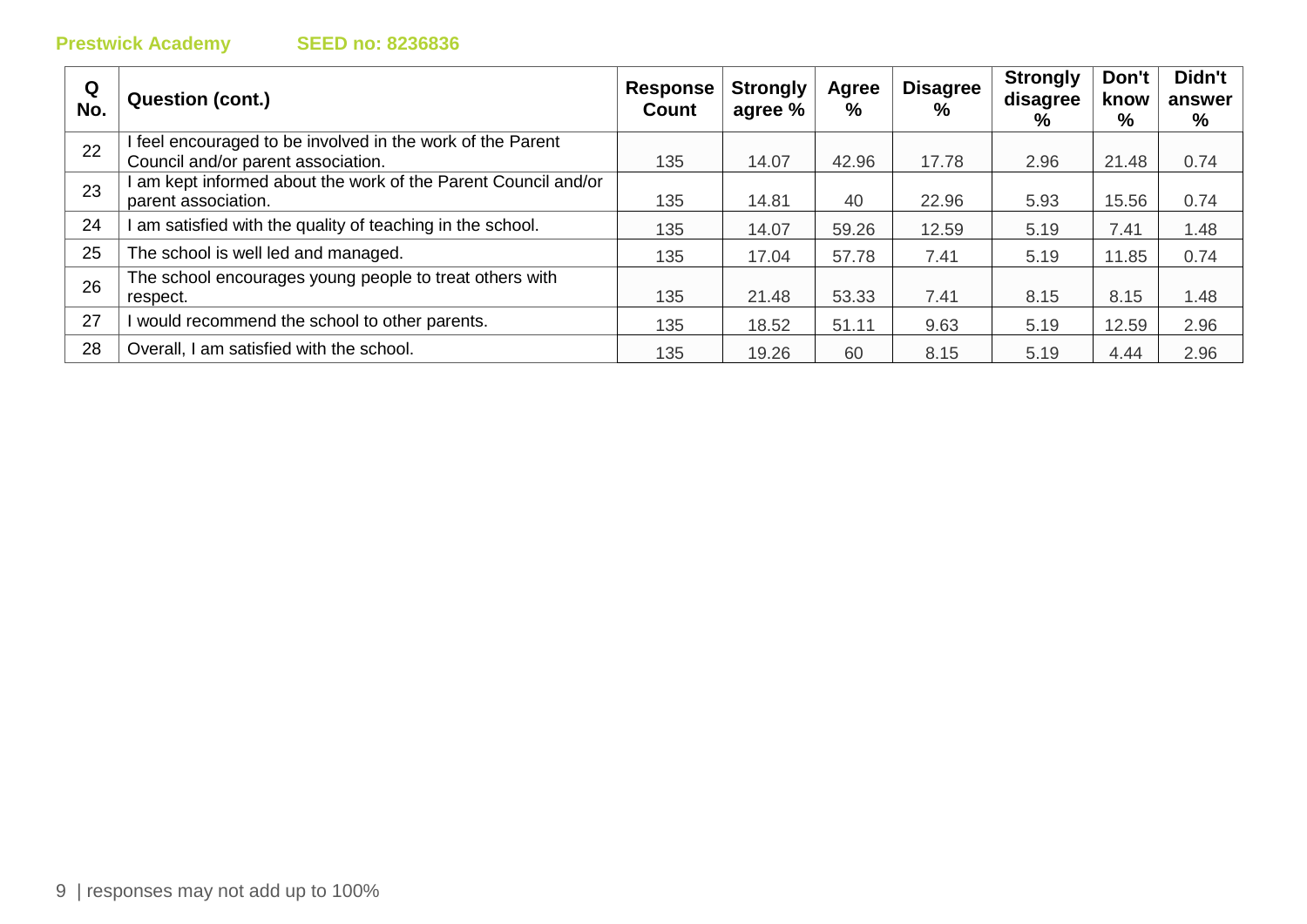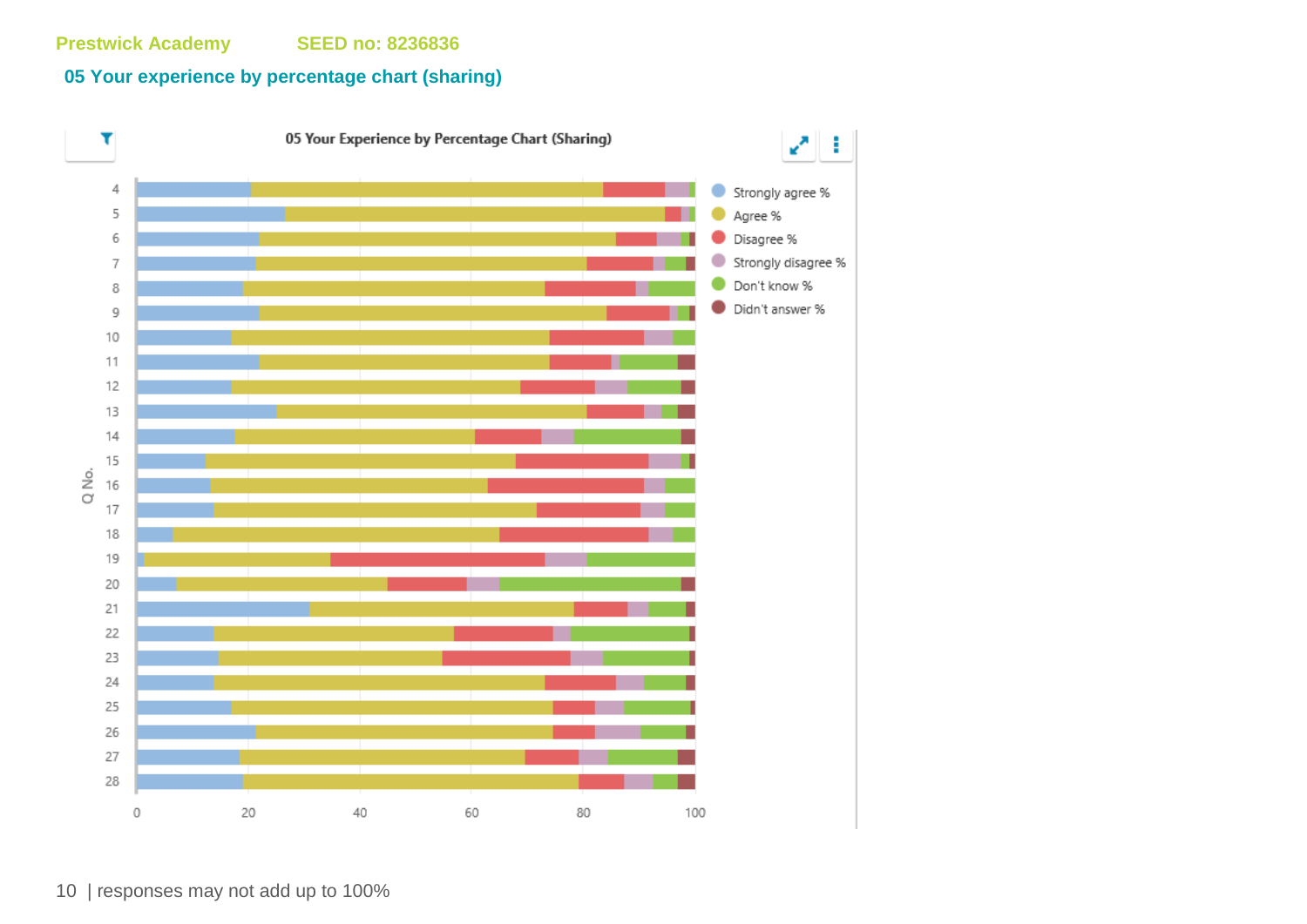#### **05 Your experience by percentage (sharing) bullying**

| No. | <b>Question</b>                                    | <b>Response</b><br><b>Count</b> | <b>Strongly</b><br>agree % | Agree<br>$\%$ | <b>Disagree</b><br>$\frac{0}{0}$ | <b>Strongly</b><br>disagree % | <b>Never</b><br>experienced % | Didn't<br>answer % |
|-----|----------------------------------------------------|---------------------------------|----------------------------|---------------|----------------------------------|-------------------------------|-------------------------------|--------------------|
| 29  | My child's school deals well with any<br>bullying. | 135                             | 8.89                       | 31.85         | 9.63                             | 8.89                          | 38.52                         | ה ה<br>L.LL        |

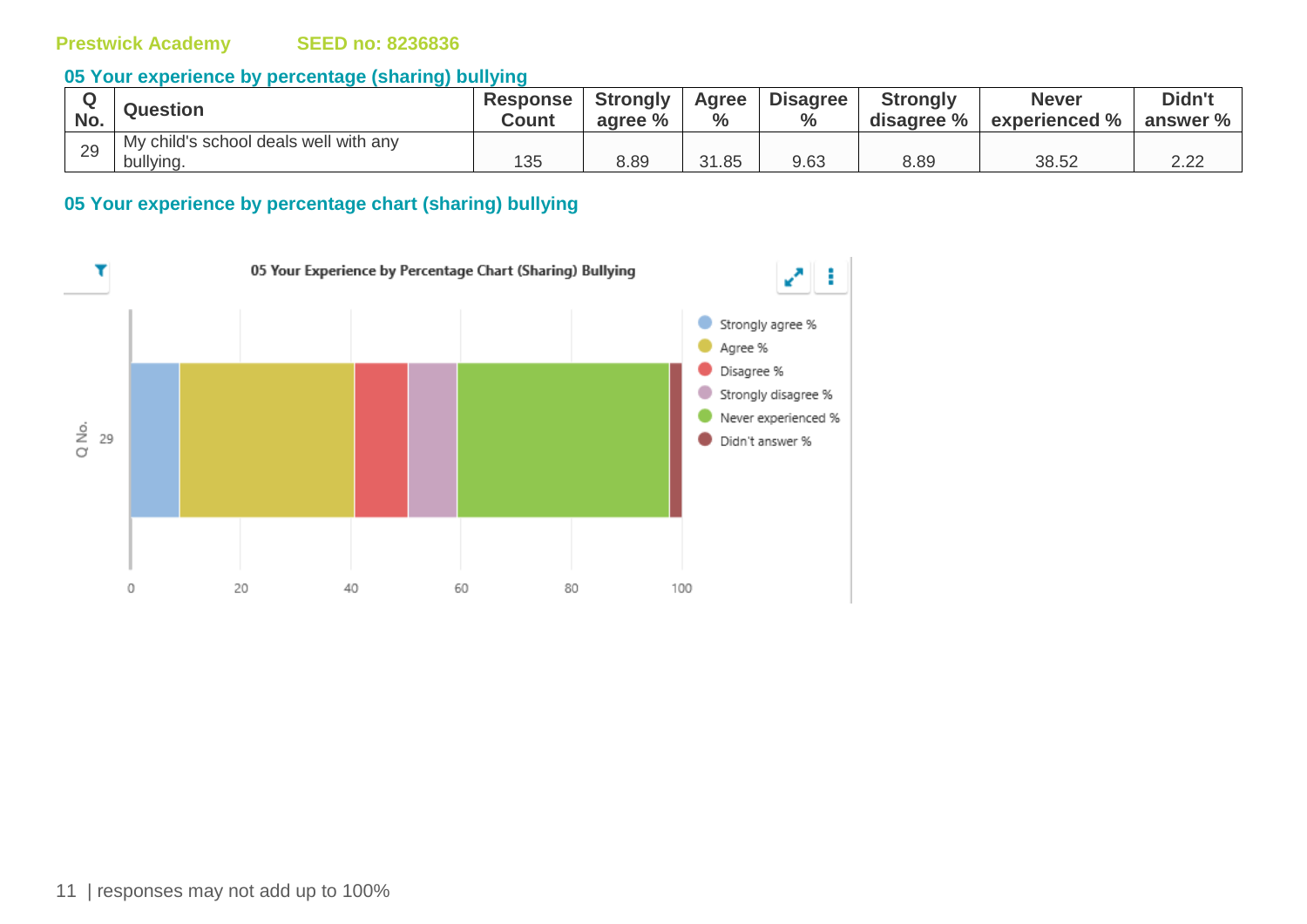#### **05 Your experience by percentage (sharing) moved**

| No. | Question                                                                           | <b>Response</b><br>Count | <b>Strongly</b><br>agree % | Agree<br>$\%$ | <b>Disagree</b><br>$\frac{0}{0}$ | <b>Strongly</b><br>disagree % | Hasn't<br>Moved | Didn't<br>answer % |
|-----|------------------------------------------------------------------------------------|--------------------------|----------------------------|---------------|----------------------------------|-------------------------------|-----------------|--------------------|
| 30  | My child was well supported if they moved to a<br>new school within the last year. | 25                       |                            | 5.19          | 2.22                             |                               | 85.19           | 2.96               |
|     |                                                                                    | - Ju                     | ັ.                         |               |                                  |                               |                 |                    |

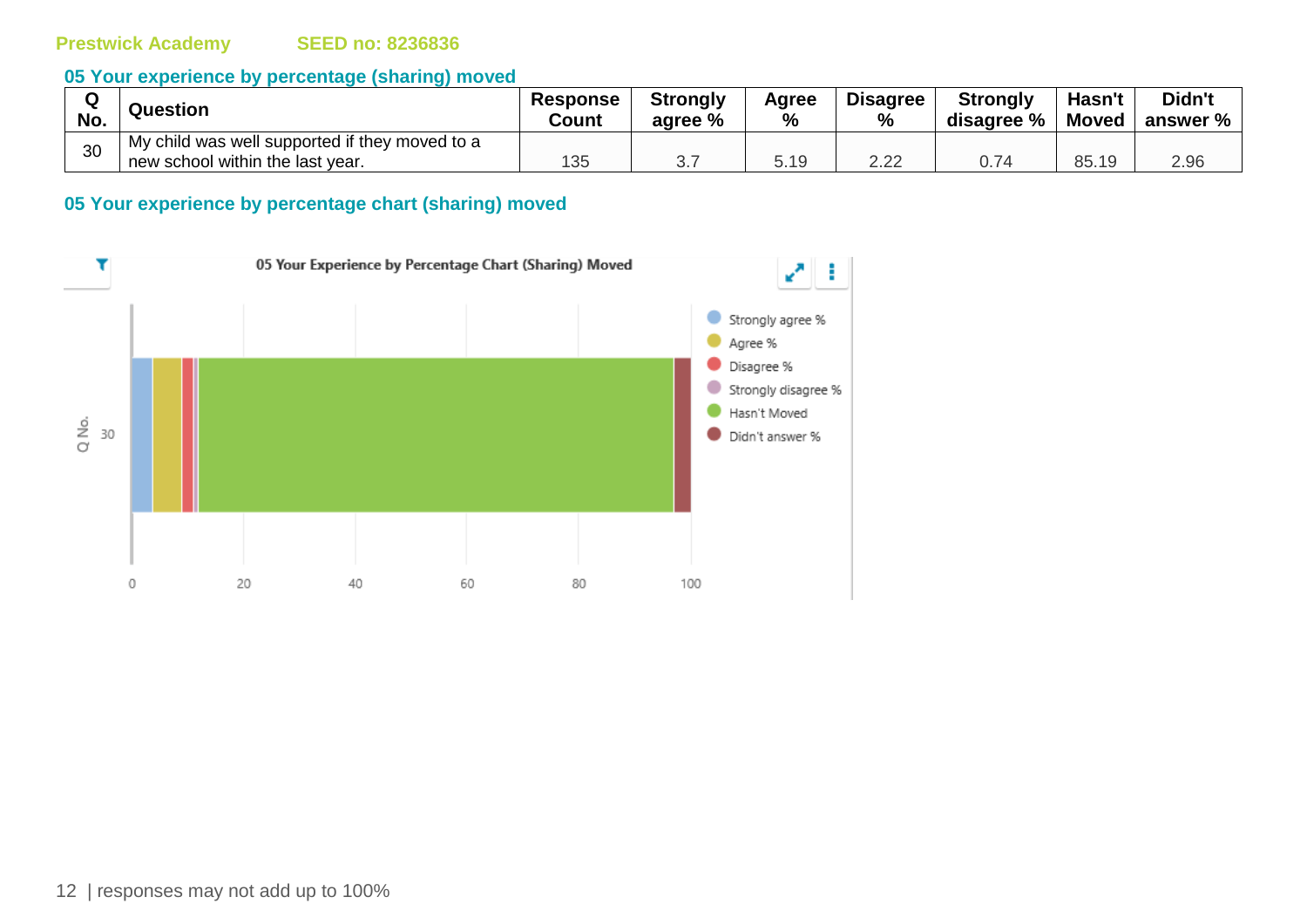# **Questionnaire for partners with the school (06)**

# **06 Your experience by percentage (sharing)**

| $\mathbf Q$<br>No. | <b>Question</b>                                                                                                                                                      | <b>Response</b><br><b>Count</b> | <b>Strongly</b><br>agree % | <b>Agree</b><br>$\frac{6}{6}$ | <b>Disagree</b><br>$\frac{0}{0}$ | <b>Strongly</b><br>disagree<br>$\frac{0}{0}$ | Don't<br>know<br>$\frac{0}{0}$ | N/A<br>$\frac{0}{0}$ | Didn't<br>answer<br>$\frac{0}{0}$ |
|--------------------|----------------------------------------------------------------------------------------------------------------------------------------------------------------------|---------------------------------|----------------------------|-------------------------------|----------------------------------|----------------------------------------------|--------------------------------|----------------------|-----------------------------------|
| 3                  | My service/organisation works in partnership with<br>the school on a regular basis.                                                                                  | 37                              | 56.76                      | 35.14                         | 0.00                             | 0.00                                         | 2.7                            | 2.7                  | 2.7                               |
| $\overline{4}$     | We are aware of the school's procedures for<br>reporting child protection and safeguarding<br>concerns.                                                              | 37                              | 45.95                      | 29.73                         | 0.00                             | 0.00                                         | 2.7                            | 18.92                | 2.7                               |
| 5                  | My service/organisation has a clear understanding<br>of the school's strategies for raising attainment for<br>all.                                                   | 37                              | 40.54                      | 48.65                         | 0.00                             | 0.00                                         | 2.7                            | 5.41                 | 2.7                               |
| 6                  | There are effective arrangements in place for jointly<br>planning provision with the school.                                                                         | 37                              | 48.65                      | 32.43                         | 0.00                             | 0.00                                         | 5.41                           | 10.81                | 2.7                               |
| $\overline{7}$     | There are effective arrangements for jointly<br>delivering provision with the school.                                                                                | 37                              | 48.65                      | 37.84                         | 0.00                             | 0.00                                         | 2.7                            | 8.11                 | 2.7                               |
| 8                  | My service/organisation is involved in the school's<br>self-evaluation of our joint work.                                                                            | 37                              | 16.22                      | 37.84                         | 13.51                            | 0.00                                         | 8.11                           | 21.62                | 2.7                               |
| 9                  | Roles and responsibilities are clearly defined within<br>the partnership.                                                                                            | 37                              | 45.95                      | 45.95                         | 5.41                             | 0.00                                         | 0.00                           | 0.00                 | 2.7                               |
| 10                 | Effective arrangements are in place to evaluate the<br>impact of our partnership working.                                                                            | 37                              | 35.14                      | 43.24                         | 5.41                             | 0.00                                         | 13.51                          | 0.00                 | 2.7                               |
| 11                 | My service/organisation is kept up to date with<br>changes in the school which may affect the<br>services we deliver.                                                | 37                              | 37.84                      | 43.24                         | 5.41                             | 0.00                                         | 0.00                           | 10.81                | 2.7                               |
| 12                 | The school provides my service/organisation with<br>relevant information about the needs of children<br>and young people.                                            | 37                              | 43.24                      | 29.73                         | 0.00                             | 0.00                                         | 8.11                           | 16.22                | 2.7                               |
| 13                 | Arrangements are in place to support my<br>service/organisation to share relevant information<br>about the progress of children and young people<br>with the school. | 37                              | 24.32                      | 45.95                         | 0.00                             | 0.00                                         | 2.7                            | 24.32                | 2.7                               |
| 14                 | The school values the contribution made by my<br>service/organisation.                                                                                               | 37                              | 62.16                      | 32.43                         | 0.00                             | 0.00                                         | 2.7                            | 0.00                 | 2.7                               |
| 15                 | The school actively promotes my<br>service/organisation to potential users, as<br>appropriate.                                                                       | 37                              | 51.35                      | 32.43                         | 0.00                             | 0.00                                         | 2.7                            | 10.81                | 2.7                               |

13 | responses may not add up to 100%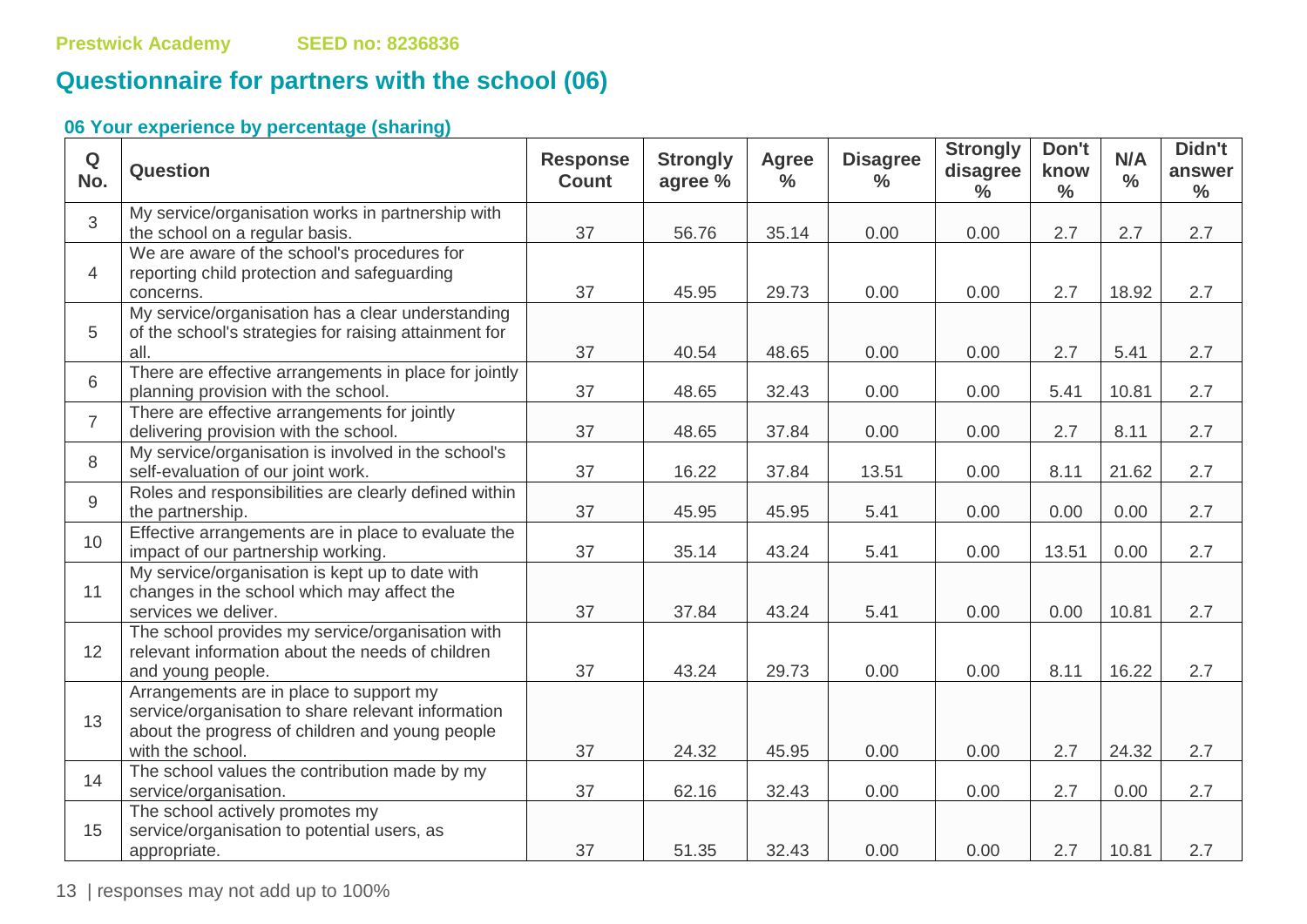| Q<br>No. | <b>Question (cont.)</b>                                                                                                     | <b>Response</b><br><b>Count</b> | <b>Strongly</b><br>agree % | Agree<br>$\frac{0}{0}$ | <b>Disagree</b><br>$\%$ | <b>Strongly</b><br>disagree<br>$\%$ | Don't<br>know<br>$\%$ | N/A<br>$\frac{1}{2}$ | Didn't<br>answer<br>$\%$ |
|----------|-----------------------------------------------------------------------------------------------------------------------------|---------------------------------|----------------------------|------------------------|-------------------------|-------------------------------------|-----------------------|----------------------|--------------------------|
| 16       | There are opportunities to network, share practice<br>and participate in joint training and development<br>with the school. | 37                              | 40.54                      | 40.54                  | 5.41                    | 0.00                                | 5.41                  | 5.41                 | 2.7                      |
| 17       | My service/organisation has a clear understanding<br>of the social, cultural and economic context of the<br>school.         | 37                              | 45.95                      | 45.95                  | 0.00                    | 0.00                                | 2.7                   | 2.7                  | 2.7                      |
| 18       | Overall, partnership working with the school works<br>well.                                                                 | 37                              | 56.76                      | 35.14                  | 2.7                     | 0.00                                |                       | 0.00                 | 2.7                      |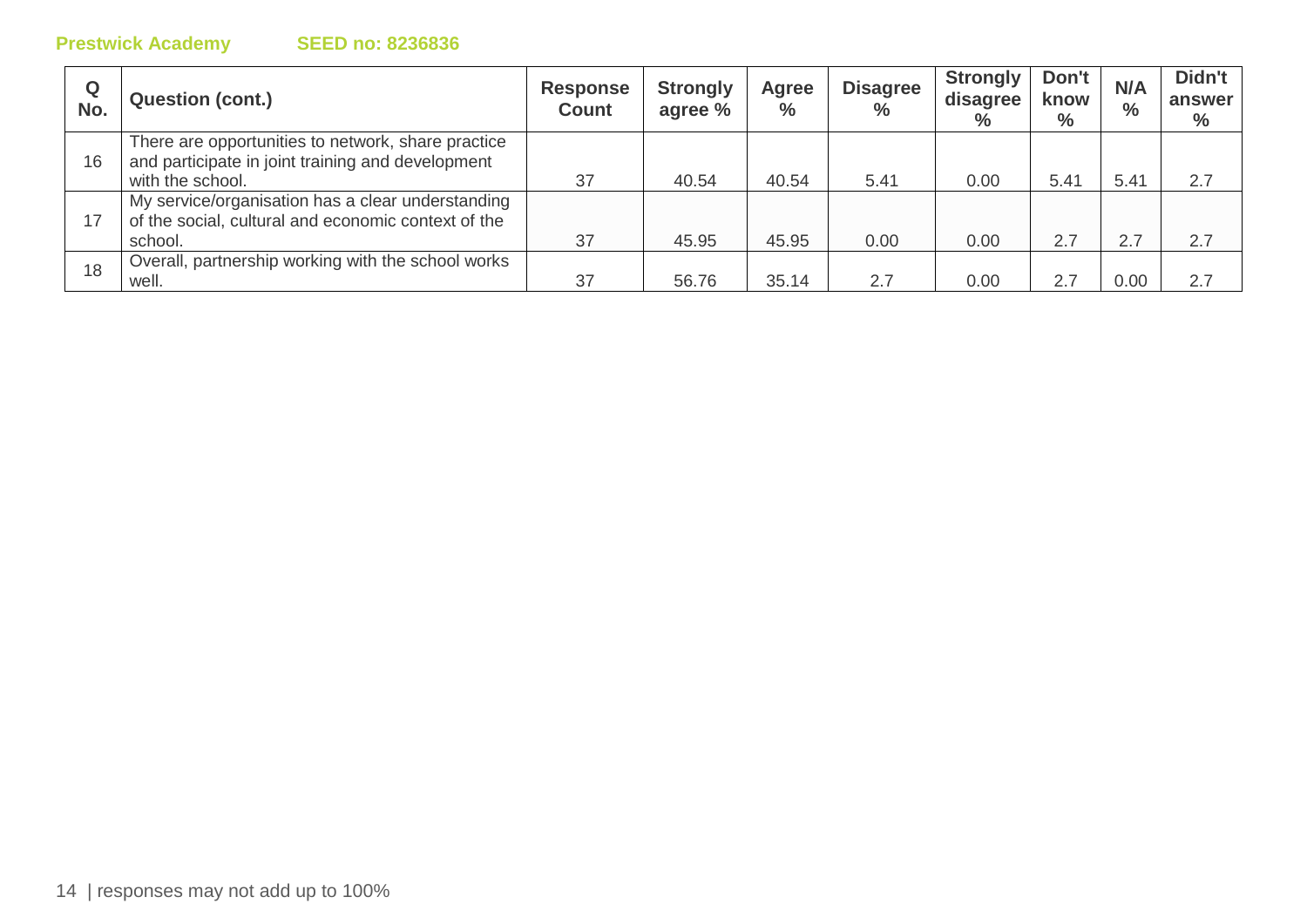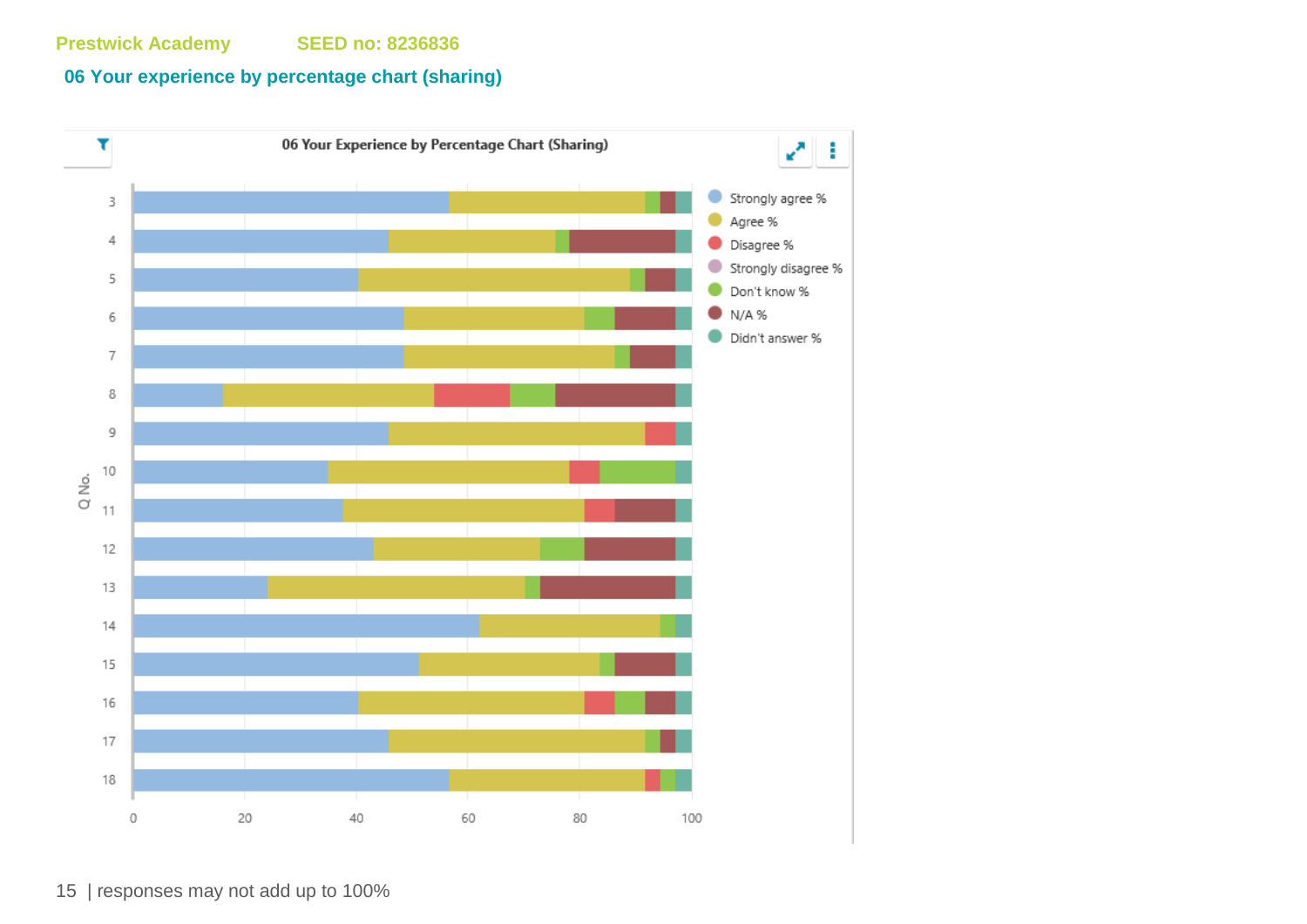# **Questionnaire for school support staff (09)**

| Q<br>No.       | Question                                                                                            | <b>Response</b><br><b>Count</b> | <b>Strongly</b><br>agree % | Agree<br>% | <b>Disagree</b><br>% | <b>Strongly</b><br>disagree<br>% | Don't<br>know<br>$\frac{0}{0}$ | N/A<br>$\%$ | Didn't<br>answer<br>$\%$ |
|----------------|-----------------------------------------------------------------------------------------------------|---------------------------------|----------------------------|------------|----------------------|----------------------------------|--------------------------------|-------------|--------------------------|
| $\overline{2}$ | I find it rewarding to be a member of staff at this<br>school.                                      | 11                              | 45.45                      | 36.36      | 9.09                 | 0.00                             | 9.09                           | 0.00        | 0.00                     |
| 3              | I feel a valued part of the school's community.                                                     | 11                              | 45.45                      | 18.18      | 36.36                | 0.00                             | 0.00                           | 0.00        | 0.00                     |
| $\overline{4}$ | I am encouraged to learn and share practice with<br>colleagues from other schools.                  | 11                              | 18.18                      | 72.73      | 0.00                 | 0.00                             | 9.09                           | 0.00        | 0.00                     |
| 5              | I am given the opportunity to learn and share practice<br>with colleagues from other schools.       | 11                              | 9.09                       | 72.73      | 9.09                 | 0.00                             | 9.09                           | 0.00        | 0.00                     |
| 6              | I have a clear understanding of the social, cultural<br>and economic context of the school.         | 11                              | 9.09                       | 36.36      | 27.27                | 0.00                             | 27.27                          | 0.00        | 0.00                     |
| $\overline{7}$ | I feel appropriately supported by the school to<br>undertake my role.                               | 11                              | 36.36                      | 36.36      | 27.27                | 0.00                             | 0.00                           | 0.00        | 0.00                     |
| 8              | I am supported to take part in development<br>opportunities.                                        | 11                              | 36.36                      | 45.45      | 9.09                 | 0.00                             | 9.09                           | 0.00        | 0.00                     |
| 9              | My professional learning enables me to reflect on<br>and improve my practice.                       | 11                              | 27.27                      | 54.55      | 9.09                 | 0.00                             | 9.09                           | 0.00        | 0.00                     |
| 13             | I understand how to apply the school's procedures<br>relating to child protection and safeguarding. | 11                              | 45.45                      | 45.45      | 0.00                 | 0.00                             | 9.09                           | 0.00        | 0.00                     |
| 14             | The school's vision and values underpins my work.                                                   | 11                              | 36.36                      | 54.55      | 0.00                 | 0.00                             | 9.09                           | 0.00        | 0.00                     |
| 15             | Staff treat all children and young people fairly and<br>with respect.                               | 11                              | 18.18                      | 54.55      | 9.09                 | 0.00                             | 18.18                          | 0.00        | 0.00                     |
| 16             | Colleagues treat each other with respect.                                                           | 11                              | 18.18                      | 63.64      | 18.18                | 0.00                             | 0.00                           | 0.00        | 0.00                     |
| 17             | Children and young people are encouraged and<br>supported to treat others with respect.             | 11                              | 36.36                      | 45.45      | 0.00                 | 9.09                             | 9.09                           | 0.00        | 0.00                     |
| 18             | Children and young people are well behaved.                                                         | 11                              | 0.00                       | 45.45      | 36.36                | 18.18                            | 0.00                           | 0.00        | 0.00                     |
| 19             | The school deals effectively with any bullying.                                                     | 11                              | 0.00                       | 54.55      | 0.00                 | 0.00                             | 45.45                          | 0.00        | 0.00                     |
| 21             | Collaborative working across the school is effective in<br>taking forward improvement.              | 11                              | 9.09                       | 63.64      | 9.09                 | 0.00                             | 18.18                          | 0.00        | 0.00                     |
| 22             | Staff at all levels within the school communicate<br>effectively with each other.                   | 11                              | 9.09                       | 36.36      | 36.36                | 9.09                             | 9.09                           | 0.00        | 0.00                     |
| 23             | The school is well led and managed.                                                                 | 11                              | 18.18                      | 36.36      | 27.27                | 0.00                             | 18.18                          | 0.00        | 0.00                     |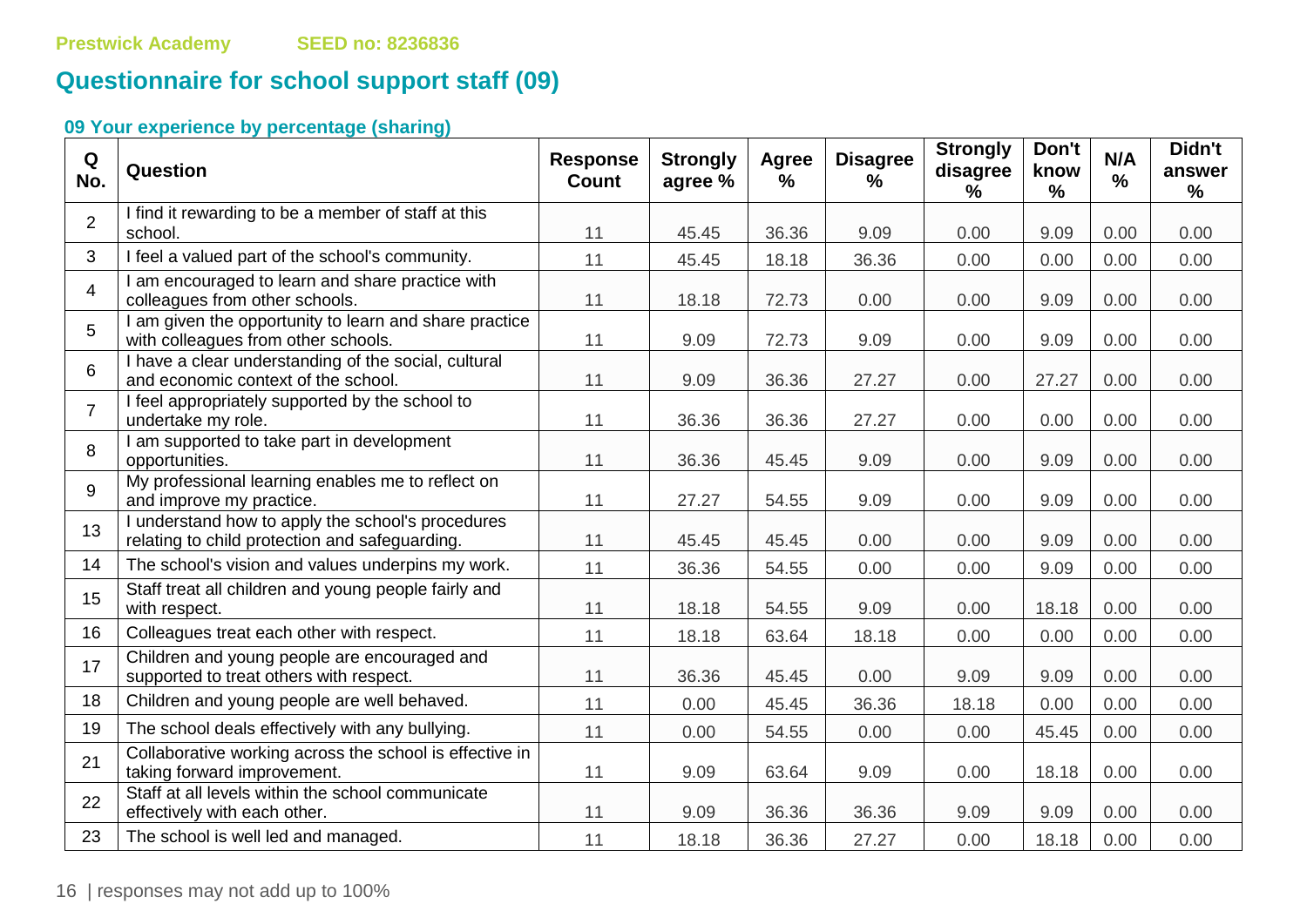#### **09 Your experience by percentage chart (sharing)**



17 | responses may not add up to 100%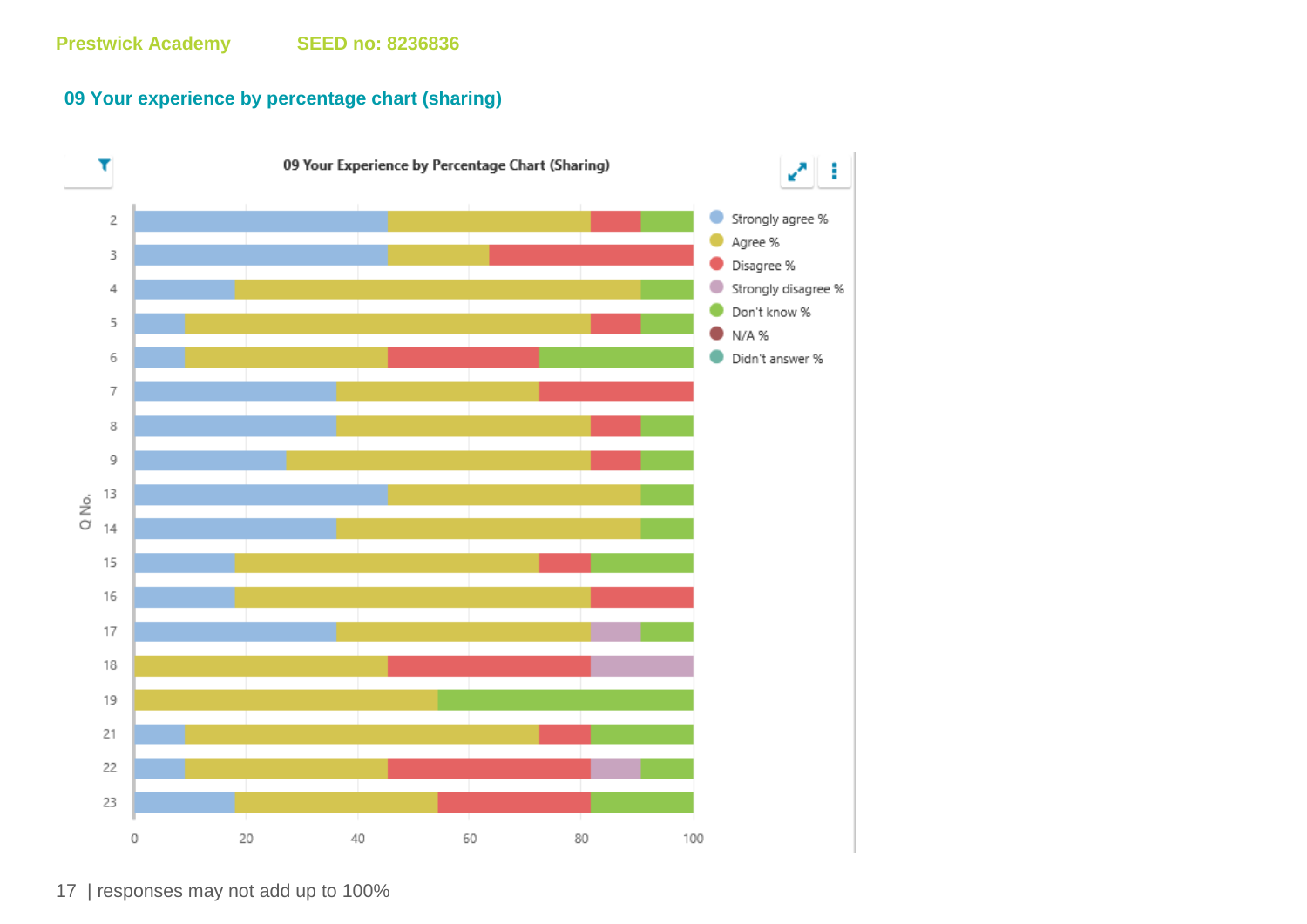# **Questionnaire for school teachers (10)**

| Q<br>No.        | Question                                                                                                                            | <b>Response</b><br><b>Count</b> | <b>Strongly</b><br>agree % | Agree<br>$\frac{0}{0}$ | <b>Disagree</b><br>$\frac{9}{6}$ | <b>Strongly</b><br>disagree<br>$\%$ | Don't<br>know<br>$\frac{9}{6}$ | N/A<br>$\frac{0}{0}$ | Didn't<br>answer<br>% |
|-----------------|-------------------------------------------------------------------------------------------------------------------------------------|---------------------------------|----------------------------|------------------------|----------------------------------|-------------------------------------|--------------------------------|----------------------|-----------------------|
| $\overline{2}$  | I find it rewarding to be a member of staff at this<br>school.                                                                      | 65                              | 30.77                      | 63.08                  | 4.62                             | 0.00                                | 1.54                           | 0.00                 | 0.00                  |
| $\mathbf{3}$    | I feel a valued part of the school's community.                                                                                     | 65                              | 29.23                      | 56.92                  | 9.23                             | 0.00                                | 4.62                           | 0.00                 | 0.00                  |
| $\overline{4}$  | I am encouraged to learn and share practice with<br>colleagues from other schools.                                                  | 65                              | 29.23                      | 60                     | 10.77                            | 0.00                                | 0.00                           | 0.00                 | 0.00                  |
| 5               | I am given the opportunity to learn and share practice<br>with colleagues from other schools.                                       | 65                              | 21.54                      | 58.46                  | 16.92                            | 1.54                                | 1.54                           | 0.00                 | 0.00                  |
| $6\phantom{1}$  | I have a clear understanding of the social, cultural and<br>economic context of the school.                                         | 65                              | 41.54                      | 55.38                  | 1.54                             | 0.00                                | 1.54                           | 0.00                 | 0.00                  |
| $\overline{7}$  | I feel appropriately supported by the school to<br>undertake my role.                                                               | 65                              | 30.77                      | 60                     | 9.23                             | 0.00                                | 0.00                           | 0.00                 | 0.00                  |
| 8               | I am supported to engage in professional learning.                                                                                  | 65                              | 33.85                      | 63.08                  | 1.54                             | 0.00                                | 0.00                           | 1.54                 | 0.00                  |
| 9               | My professional learning enables me to reflect on and<br>improve my practice.                                                       | 65                              | 33.85                      | 64.62                  | 0.00                             | 0.00                                | 1.54                           | 0.00                 | 0.00                  |
| 10 <sup>1</sup> | I have regular opportunities to undertake leadership<br>roles.                                                                      | 65                              | 32.31                      | 52.31                  | 6.15                             | 1.54                                | 1.54                           | 6.15                 | 0.00                  |
| 11              | I have opportunities to be involved in agreeing<br>priorities for the school.                                                       | 65                              | 27.69                      | 47.69                  | 10.77                            | 1.54                                | 9.23                           | 3.08                 | 0.00                  |
| 12              | I am actively involved in the school's ongoing self-<br>evaluation.                                                                 | 65                              | 23.08                      | 63.08                  | 4.62                             | 0.00                                | 7.69                           | 0.00                 | 1.54                  |
| 13              | GTCS standards are used to support professional<br>dialogue.                                                                        | 65                              | 21.54                      | 67.69                  | 6.15                             | 0.00                                | 4.62                           | 0.00                 | 0.00                  |
| 14              | I use information, including data, effectively to identify<br>and reduce inequalities in children's and young<br>people's outcomes. | 65                              | 30.77                      | 66.15                  | 1.54                             | 0.00                                | 1.54                           | 0.00                 | 0.00                  |
| 15              | I understand how to apply the school's procedures<br>relating to child protection and safeguarding.                                 | 65                              | 72.31                      | 24.62                  | 1.54                             | 0.00                                | 1.54                           | 0.00                 | 0.00                  |
| 16              | The school's vision and values underpins my work.                                                                                   | 65                              | 40                         | 53.85                  | 3.08                             | 0.00                                | 1.54                           | 0.00                 | 1.54                  |
| 17              | Staff treat all children and young people fairly and with<br>respect.                                                               | 65                              | 49.23                      | 46.15                  | 3.08                             | 0.00                                | 1.54                           | 0.00                 | 0.00                  |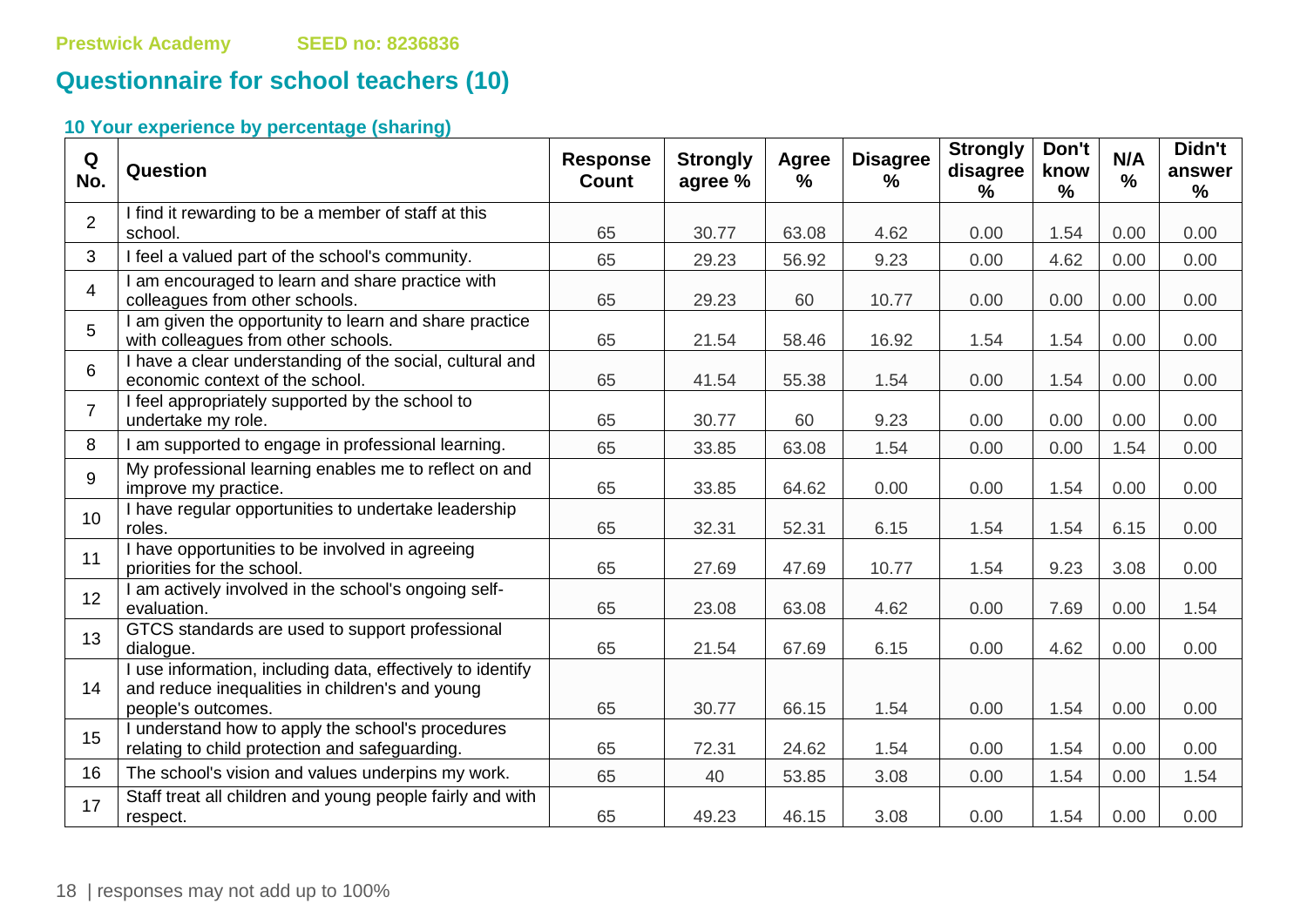| Q<br>No. | <b>Question (cont.)</b>                                                                                                                           | <b>Response</b><br><b>Count</b> | <b>Strongly</b><br>agree % | Agree<br>$\frac{9}{6}$ | <b>Disagree</b><br>% | <b>Strongly</b><br>disagree<br>℅ | Don't<br>know<br>% | N/A<br>$\frac{1}{2}$ | Didn't<br>answer<br>% |
|----------|---------------------------------------------------------------------------------------------------------------------------------------------------|---------------------------------|----------------------------|------------------------|----------------------|----------------------------------|--------------------|----------------------|-----------------------|
| 18       | Colleagues treat each other with respect.                                                                                                         | 65                              | 33.85                      | 58.46                  | 3.08                 | 0.00                             | 4.62               | 0.00                 | 0.00                  |
| 19       | Children and young people are encouraged and<br>supported to treat others with respect.                                                           | 65                              | 43.08                      | 52.31                  | 3.08                 | 0.00                             | 0.00               | 0.00                 | 1.54                  |
| 20       | Children and young people are well behaved.                                                                                                       | 65                              | 3.08                       | 64.62                  | 23.08                | 3.08                             | 4.62               | 1.54                 | 0.00                  |
| 21       | The school deals effectively with any bullying.                                                                                                   | 65                              | 15.38                      | 63.08                  | 6.15                 | 1.54                             | 13.85              | 0.00                 | 0.00                  |
| 22       | I am provided with feedback when I report an incident.                                                                                            | 65                              | 10.77                      | 52.31                  | 27.69                | 1.54                             | 1.54               | 6.15                 | 0.00                  |
| 23       | Staff at all levels within the school communicate<br>effectively with each other.                                                                 | 65                              | 12.31                      | 43.08                  | 43.08                | 1.54                             | 0.00               | 0.00                 | 0.00                  |
| 24       | The school's arrangements for engaging parents in<br>their child's learning are effective.                                                        | 65                              | 13.85                      | 70.77                  | 1.54                 | 0.00                             | 13.85              | 0.00                 | 0.00                  |
| 25       | The school is well led and managed.                                                                                                               | 65                              | 27.69                      | 60                     | 7.69                 | 0.00                             | 4.62               | 0.00                 | 0.00                  |
| 26       | Collaborative working across the school is effective in<br>taking forward improvement.                                                            | 65                              | 23.08                      | 61.54                  | 7.69                 | 0.00                             | 7.69               | 0.00                 | 0.00                  |
| 27       | Children and young people are engaged in their<br>learning.                                                                                       | 65                              | 18.46                      | 70.77                  | 3.08                 | 0.00                             | 7.69               | 0.00                 | 0.00                  |
| 28       | I give children and young people regular feedback<br>which helps them to progress.                                                                | 65                              | 55.38                      | 43.08                  | 0.00                 | 0.00                             | 1.54               | 0.00                 | 0.00                  |
| 29       | Children and young people are provided with<br>experiences which meet their learning needs.                                                       | 65                              | 47.69                      | 44.62                  | 1.54                 | 1.54                             | 1.54               | 0.00                 | 3.08                  |
| 30       | Children and young people are involved in talking<br>about and planning their learning.                                                           | 65                              | 16.92                      | 64.62                  | 10.77                | 1.54                             | 6.15               | 0.00                 | 0.00                  |
| 31       | Children and young people are involved in setting their<br>learning targets.                                                                      | 65                              | 24.62                      | 63.08                  | 7.69                 | 0.00                             | 4.62               | 0.00                 | 0.00                  |
| 32       | Children and young people have the opportunity to<br>lead their learning.                                                                         | 65                              | 6.15                       | 76.92                  | 9.23                 | 0.00                             | 6.15               | 1.54                 | 0.00                  |
| 33       | I receive appropriate support for planning, preparation<br>and assessment.                                                                        | 65                              | 24.62                      | 64.62                  | 7.69                 | 1.54                             | 1.54               | 0.00                 | 0.00                  |
| 34       | The school has effective strategies to support children<br>and young people with their learning, including those<br>requiring additional support. | 65                              | 33.85                      | 58.46                  | 4.62                 | 0.00                             | 3.08               | 0.00                 | 0.00                  |
| 35       | Staff have a shared understanding of their<br>'responsibility of all' in literacy and numeracy and<br>health and wellbeing.                       | 65                              | 16.92                      | 73.85                  | 4.62                 | 0.00                             | 4.62               | 0.00                 | 0.00                  |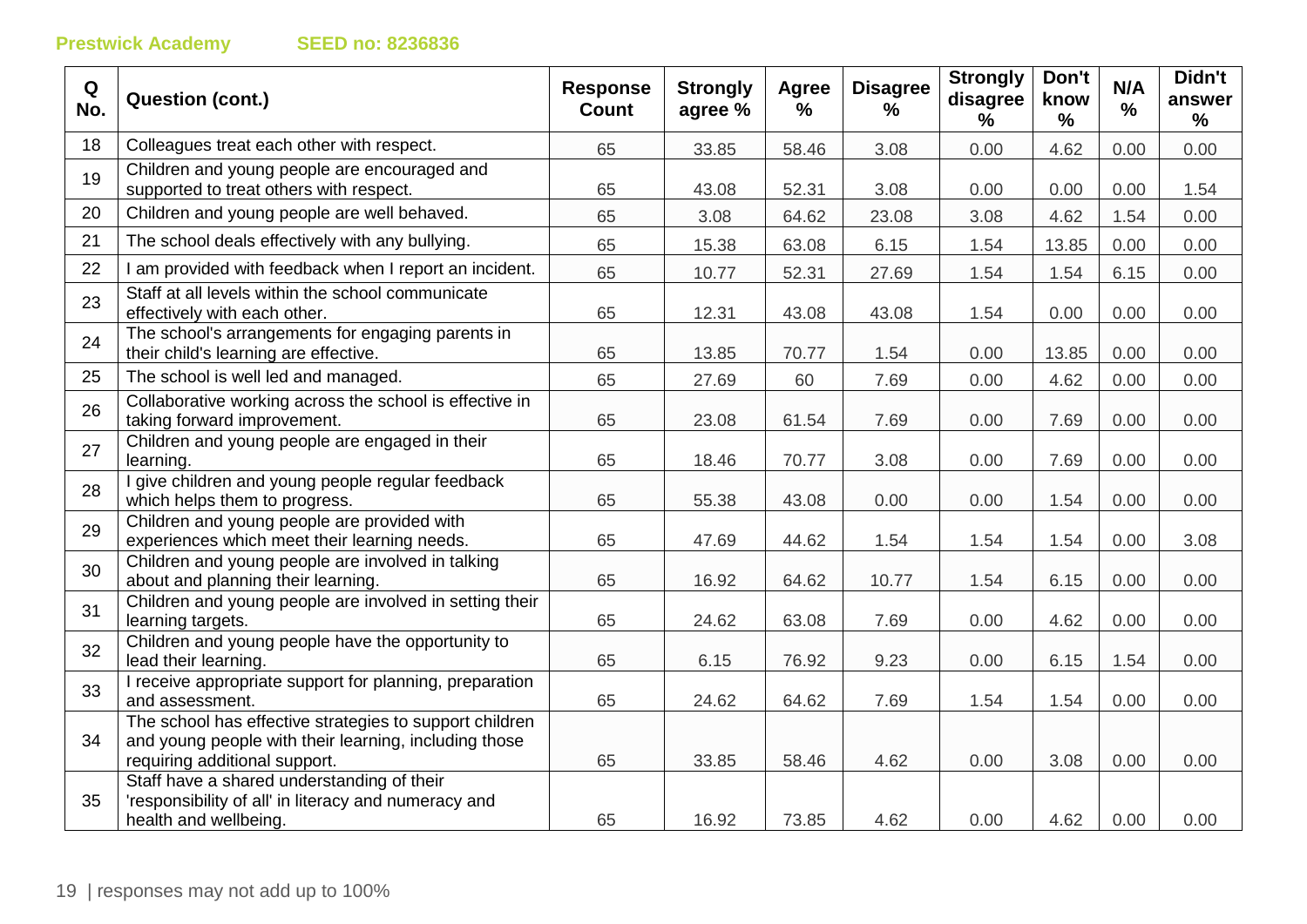| Q<br>No. | <b>Question (cont.)</b>                                                                                                    | <b>Response</b><br><b>Count</b> | <b>Strongly</b><br>agree % | Agree<br>$\frac{0}{0}$ | <b>Disagree</b><br>$\frac{0}{0}$ | <b>Strongly</b><br>disagree<br>$\%$ | Don't<br>know<br>$\%$ | N/A<br>% | Didn't<br>answer<br>% |
|----------|----------------------------------------------------------------------------------------------------------------------------|---------------------------------|----------------------------|------------------------|----------------------------------|-------------------------------------|-----------------------|----------|-----------------------|
| 36       | Moderation activities are helping me to make sound<br>professional judgements.                                             | 65                              | 38.46                      | 55.38                  | 3.08                             | .54                                 | .54                   | 0.00     | 0.00                  |
| 37       | I have regular opportunities to help shape the<br>curriculum through discussions with colleagues,<br>parents and partners. | 65                              | 27.69                      | 49.23                  | 13.85                            | .54                                 | 3.08                  | 3.08     | 1.54                  |
| 38       | am aware of and involved in the school's strategies<br>for raising attainment for all.                                     | 65                              | 49.23                      | 47.69                  | .54                              | 0.00                                | .54                   | 0.00     | 0.00                  |